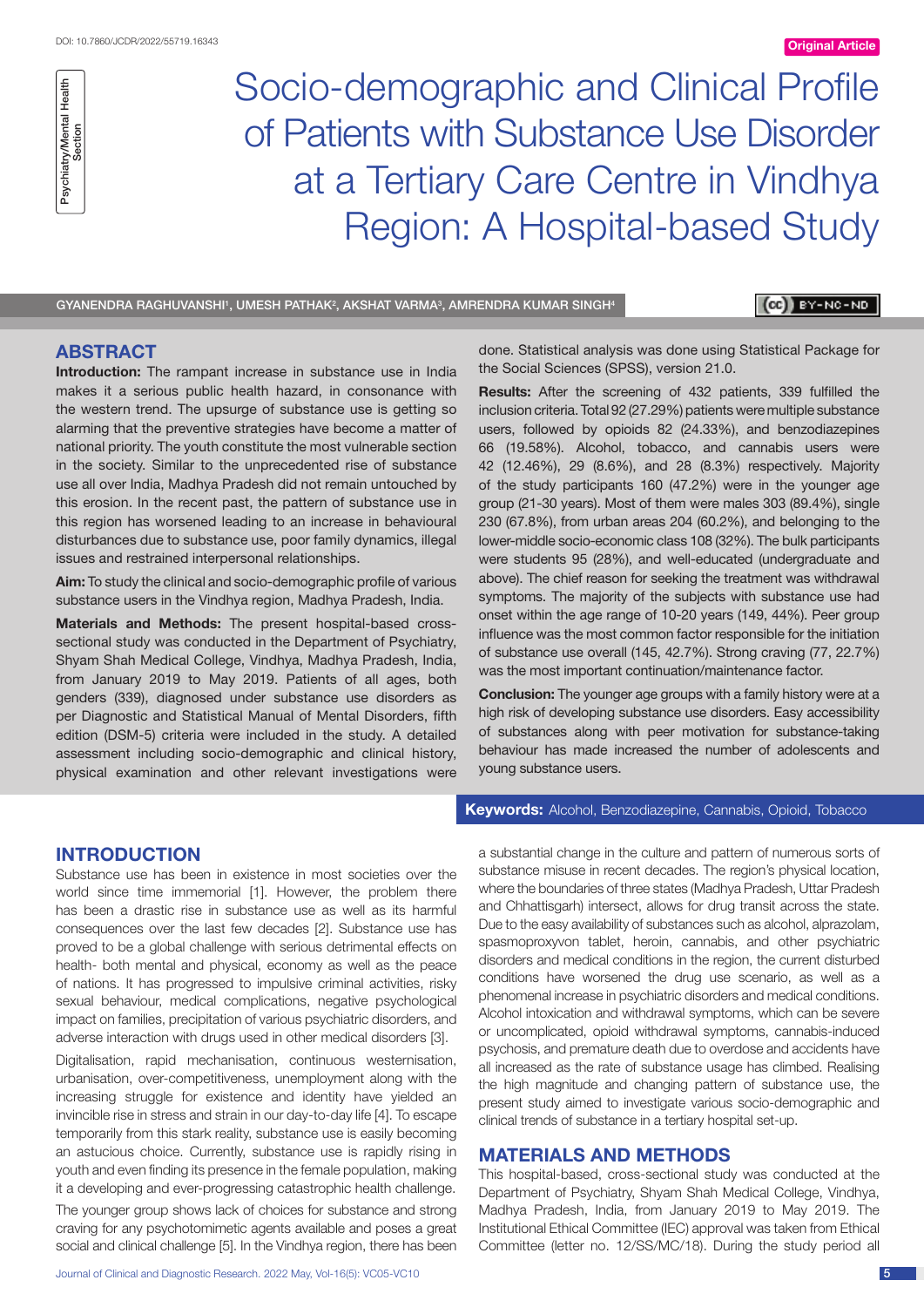patients with substance use attending Psychiatric Outpatient Department were screened for the study.

Inclusion criteria: Patients of all ages, both genders, diagnosed with substance use disorders as per Diagnostic and Statistical Manual of Mental Disorders, fifth edition (DSM-5) [6] criteria by the Consultant Psychiatrist were included in the study.

Exclusion criteria: Patients with acute medical and surgical emergencies, pregnancy, and lactation were excluded from the study.

A detailed assessment was done with the help of a semi-structured proforma consisting of various socio-demographic and clinical variables.

## **Statistical analysis**

Statistical analysis was done using Statistical Package for the Social Sciences (SPSS) version 21.0 (IBM Inc., Armonk, New York). Data were represented as percentages and frequencies.

## **Results**

After screening 432 patients, 339 patients fulfilled the inclusion and exclusion criteria and were enrolled for the study. Total 92 (27.29%) patients were multiple substance users followed by opioids (82, 24.33%) and benzodiazepines (66, 19.58%). Alcohol, tobacco, and cannabis users were 42 (12.46%), 29 (8.6%), and 28 (8.3%) respectively [Table/Fig-1].

| <b>Details</b>                                         | <b>Number</b> |  |  |  |  |  |  |  |
|--------------------------------------------------------|---------------|--|--|--|--|--|--|--|
| Total number of patients screened                      | 432           |  |  |  |  |  |  |  |
| Total number of patients fulfilling inclusion criteria | 339           |  |  |  |  |  |  |  |
| Total number of patients completed the study           |               |  |  |  |  |  |  |  |
| Alcohol                                                | 42 (12.46%)   |  |  |  |  |  |  |  |
| Opioid                                                 | 82 (24.33 %)  |  |  |  |  |  |  |  |
| Tobacco                                                | 29 (8.6 %)    |  |  |  |  |  |  |  |
| Cannabis                                               | 28 (8.3 %)    |  |  |  |  |  |  |  |
| Benzodiazepines                                        | 66 (19.58 %)  |  |  |  |  |  |  |  |
| Multiple substance                                     | 92 (27.29%)   |  |  |  |  |  |  |  |
| <b>Table/Fig-1]:</b> Patient selection details.        |               |  |  |  |  |  |  |  |

Majority of study participants (160, 47.2%) were in younger age group (21-30 years). Most of them were males (303, 89.4%), single (230, 67.8%), from urban settlements (204, 60.2%), and belonging to the lower middle socioeconomic class (108,32%). The bulk of study participants were students (95, 28%), and well-educated (undergraduate and above) [Table/Fig-2]. Chief reasons for seeking the treatment among alcohol, opioid, benzodiazepine, and multiple substance users was withdrawal symptoms, followed by self-motivated deaddiction. None of the cannabis users and very few tobacco users presented for deaddiction/withdrawal/intoxication. Most tobacco and cannabis subjects were selected from psychiatric patients attending psychiatry Outpatient Department and Inpatient Department or were selected from patients with medical consequences referred to Psychiatric Unit From Medicine Unit. Overall, the main reason for seeking treatment among substance users was withdrawals symptoms [Table/Fig-3].

The majority of the subjects with substance use had onset in the age range of 10-20 years (149, 44%) followed by 21-30 years (144, 42.5%). Total 4 (1.2%) patients were having onset of substance use below 10 years and belonged exclusively to opioid and benzodiazepine groups [Table/Fig-4]. The peer group motivation was the most common factor responsible for the initiation of substance use overall (145, 42.7%) and individually in all the groups as well viz. opioid (67.1%), tobacco (51.7%), cannabis (50%) alcohol (47.6%), multiple substance (26.1%) and benzodiazepines (25.8%) [Table/Fig-5]. Strong craving (77, 22.7%) was overall the most important continuation/ maintenance factor for substance use, followed by pleasureseeking (73, 21.5%) and avoiding withdrawal (60, 17.7%) respectively [Table/Fig-6].

Family history of substance use was seen in tobacco 17 (58.6%) and alcohol 23 (54.8%) users, followed by cannabis users 13 (46.4%). A family history of serious mental illness was present in tobacco 25 (86.2%) and cannabis 21 (75%) users, followed by alcoholics 13 (31%) [Table/Fig-7].

| <b>Variables</b>           | Alcohol (n, %) | Opioids (n, %) | <b>Tobacco</b><br>(n, %) | Cannabis<br>(n, %) | <b>Benzodiazepines</b><br>(n, %) | <b>Multiple substance</b><br>(n, %) | Total $(N, %)$ |  |
|----------------------------|----------------|----------------|--------------------------|--------------------|----------------------------------|-------------------------------------|----------------|--|
| Age in years               |                |                |                          |                    |                                  |                                     |                |  |
| $\leq$ 20                  | $3(7.1\%)$     | 19 (23.1%)     | 4 (13.7%)                | 8 (28.5%)          | 13 (19.6%)                       | 14 (15.2 %)                         | 61 (18%)       |  |
| $21 - 30$                  | 16 (38.9%)     | 40 (48.7%)     | 13 (44.8%)               | 13 (46.4 %)        | 33 (50%)                         | 45 (48.9%)                          | 160 (47.2%)    |  |
| $31 - 40$                  | 13 (30.9%)     | 20 (24.3%)     | 6(20.6%)                 | 5(17.8%)           | 18 (27.3%)                       | 28 (30.4%)                          | 90 (26.5%)     |  |
| 41-50                      | 8(19%)         | $3(3.6\%)$     | 4 (13.7%)                | $1(3.5\%)$         | 2(3%)                            | $4(4.3\%)$                          | 22 (6.5%)      |  |
| >50                        | 2(4.8%)        | 0              | $2(6.8\%)$               | $1(3.5\%)$         | 0                                | $1(1.1\%)$                          | 6(1.7%)        |  |
| Gender                     |                |                |                          |                    |                                  |                                     |                |  |
| Male                       | 36 (85.7%)     | 74 (90.3%)     | 24 (82.8%)               | 27 (96.4%)         | 60 (91%)                         | 82 (89%)                            | 303 (89.4%)    |  |
| Female                     | 6 (14.3%)      | 8 (9.7%)       | 5(17.2%)                 | $1(3.6\%)$         | 6 (9%)                           | 10 (11%)                            | 36 (10.6%)     |  |
| <b>Marital status</b>      |                |                |                          |                    |                                  |                                     |                |  |
| Single                     | 24 (57.1%)     | 62 (75.6%)     | 12 (41.4%)               | 18 (64.3%)         | 54 (81.8%)                       | 60 (65.2%)                          | 230 (67.8%)    |  |
| Married/Cohabiting         | 10 (23.8%)     | 17 (20.7%)     | 8 (27.6%)                | 6(21.4%)           | 8 (12.1%)                        | 20 (21.7%)                          | 69 (20.4%)     |  |
| Widowed/Separated/Divorced | 8 (19.1%)      | $3(3.6\%)$     | 9(31%)                   | 4 (14.3%)          | $4(6.1\%)$                       | 12 (13%)                            | 40 (11.8%)     |  |
| Residence                  |                |                |                          |                    |                                  |                                     |                |  |
| Urban                      | 32 (76.2%)     | 60 (73.2%)     | 11 (38%)                 | 6(21.4%)           | 48 (72.7%)                       | 47 (51.1%)                          | 204 (60.2%)    |  |
| Rural                      | 10 (23.8%)     | 22 (26.8%)     | 18 (62%)                 | 22 (78.6%)         | 18 (27.3%)                       | 45 (48.9%)                          | 135 (39.8%)    |  |
| <b>Family type</b>         |                |                |                          |                    |                                  |                                     |                |  |
| Extended/Joint             | 28 (66.7%)     | 20 (24.4%)     | 19 (65.5%)               | 9(32%)             | 18 (27.3%)                       | 48 (52.2%)                          | 142 (42%)      |  |
| Nuclear                    | 14 (33.3%)     | 62 (75.6%)     | 10 (34.5%)               | 19 (68%)           | 48 (72.7%)                       | 44 (47.8%)                          | 197 (58%)      |  |
| Education                  |                |                |                          |                    |                                  |                                     |                |  |
| Illiterate                 | $4(9.5\%)$     | 6(7.3%)        | 5(17.2%)                 | 5(17.8%)           | $4(6.1\%)$                       | $9(9.8\%)$                          | 33 (9.7%)      |  |
| Primary and Middle school  | $4(9.5\%)$     | 10 (12.2%)     | $7(24.1\%)$              | 14 (50%)           | 10 (15.2%)                       | 15 (16.3%)                          | 60 (17.7%)     |  |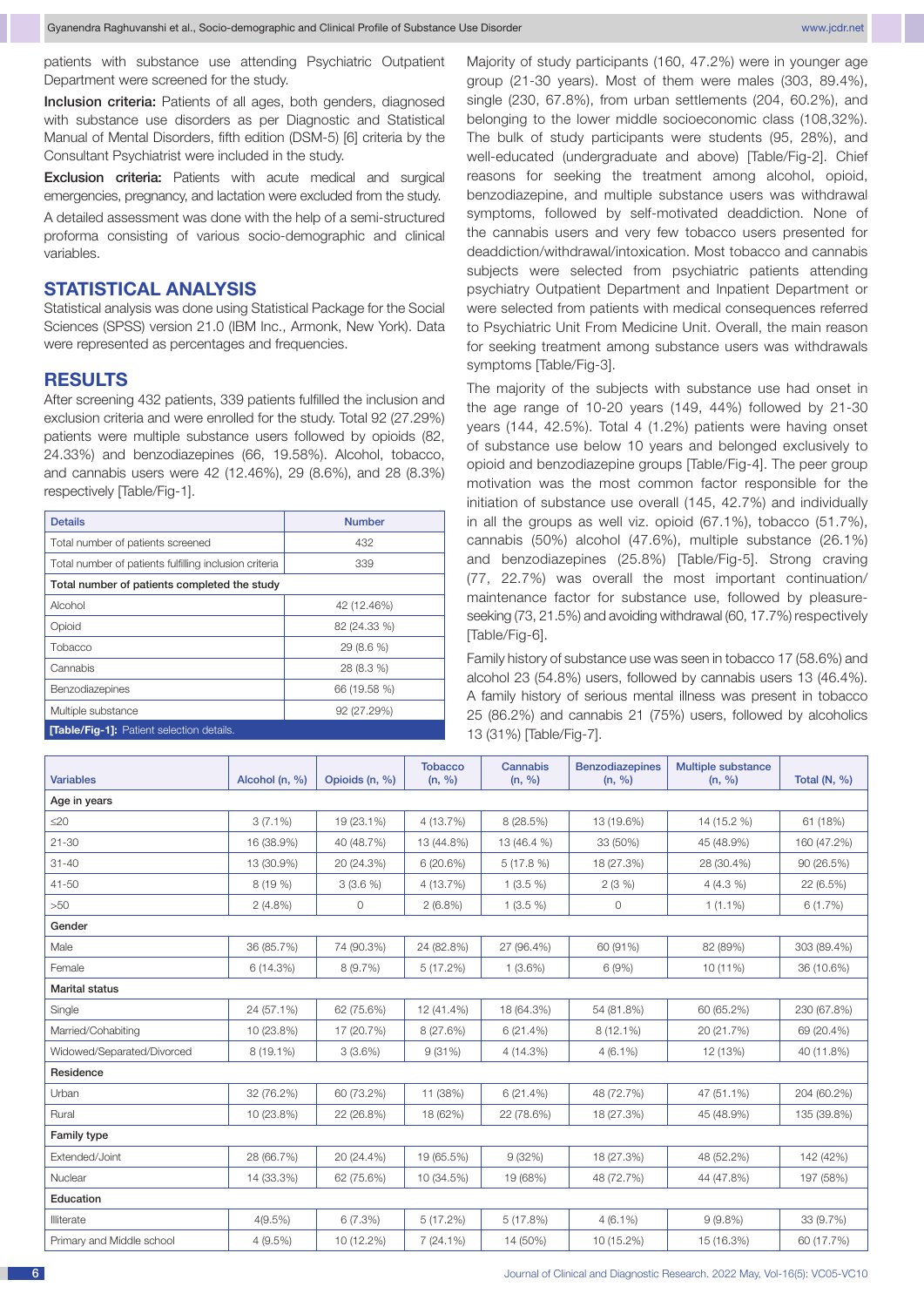www.jcdr.net Gyanendra Raghuvanshi et al., Socio-demographic and Clinical Profile of Substance Use Disorder

| High and Higher secondary school                                                                    | $8(19.1\%)$ | 14 (17.1%) | 9(31%)      | 6(21.4%)  | 24 (36.4%)  | 33 (35.9%) | 94 (27.7%)  |  |  |  |  |  |
|-----------------------------------------------------------------------------------------------------|-------------|------------|-------------|-----------|-------------|------------|-------------|--|--|--|--|--|
| Undergraduate and above                                                                             | 26 (62%)    | 52 (63.4%) | 8 (27.6%)   | 3(10.7%)  | 28 (42.4%)  | 35 (35.9%) | 152 (44.8%) |  |  |  |  |  |
| Occupation                                                                                          |             |            |             |           |             |            |             |  |  |  |  |  |
| Unemployed                                                                                          | 8 (19%)     | 7(8.5%)    | 5(17.2%)    | 6(21.4%)  | $6(9.1\%)$  | 18 (19.6%) | 50 (14.7%)  |  |  |  |  |  |
| Unskilled/Farmer/Clerical                                                                           | 11 (26.2%)  | $5(6.1\%)$ | $7(24.1\%)$ | 7(25%)    | 7 (10.6%)   | 22 (24%)   | 59 (17.4%)  |  |  |  |  |  |
| Semi-skilled/Skilled work                                                                           | 10 (23.8%)  | 25 (30.5%) | 6(20.7%)    | 7 (25%)   | 13 (19.7%)  | 19 (20.6%) | 80 (23.6%)  |  |  |  |  |  |
| Professional/Business                                                                               | 5(12%)      | 15 (18.3%) | $7(24.1\%)$ | 5(17.8%)  | 10 (15.2%)  | 13 (14.1%) | 55 (16.2%)  |  |  |  |  |  |
| Student                                                                                             | 8 (19%)     | 30 (36.6%) | 4 (13.8%)   | 3(10.7%)  | 30 (45.5%)  | 20 (21.7%) | 95 (28%)    |  |  |  |  |  |
| Socio-economics status (Kuppuswamy socio-economic class) [7]                                        |             |            |             |           |             |            |             |  |  |  |  |  |
| Class I - Upper                                                                                     | 4(9.5%)     | 8(9.7%)    | 6(20.7%)    | 3(10.7%)  | 7 (10.6%)   | 13 (14.1%) | 41 (12.1%)  |  |  |  |  |  |
| Class II - Upper middle                                                                             | $4(9.5\%)$  | 27 (33%)   | 5(17.2%)    | 4 (14.3%) | 19 (28.8%)  | 19 (20.7%) | 78 (23%)    |  |  |  |  |  |
| Class III - Lower middle                                                                            | 15 (35.6%)  | 33 (40.2%) | 6(20.7%)    | 6(21.4%)  | 28 (42.4%)  | 20 (21.7%) | 108 (32%)   |  |  |  |  |  |
| Class IV - Upper lower                                                                              | 12 (28.6%)  | 11 (13.4%) | $7(24.1\%)$ | 8(28.6%)  | $9(13.6\%)$ | 22 (24%)   | 69 (20.4%)  |  |  |  |  |  |
| Class V - Lower                                                                                     | 7 (16.7%)   | $3(3.6\%)$ | 5(17.2%)    | 7(25%)    | 3(4.5%)     | 18 (19.6%) | 43 (12.7%)  |  |  |  |  |  |
| <b>[Table/Fig-2]:</b> Socio-demographic variables in terms of frequency and percentage (N=339) [7]. |             |            |             |           |             |            |             |  |  |  |  |  |

| Reasons for seeking treatment                | Alcohol<br>(n, %) | <b>Opioids</b><br>(n, %) | <b>Tobacco</b><br>(n, %) | <b>Cannabis</b><br>(n, %) | <b>Benzodiazepines</b><br>(n, %) | <b>Multiple substance</b><br>(n, %) | Total $(N, %)$ |
|----------------------------------------------|-------------------|--------------------------|--------------------------|---------------------------|----------------------------------|-------------------------------------|----------------|
| For deaddiction                              | 14 (33.3%)        | 31 (37.8%)               | 8 (27.6%)                |                           | 25 (37.9%)                       | 30 (32.6%)                          | 108 (31.9%)    |
| Acute intoxication                           | 13 (31%)          | $4(4.9\%)$               |                          |                           | $3(4.5\%)$                       | 14 (15.2%)                          | 34 (10%)       |
| Withdrawal symptoms                          | 22 (52.4%)        | 42 (51.2%)               | $2(6.9\%)$               |                           | 38 (57.6%)                       | 33 (35.9%)                          | 137 (40.4%)    |
| Psychiatric manifestations due to withdrawal | 13 (31%)          | $9(11\%)$                | 25 (86.2%)               | 21 (75%)                  | 11 (16.7%)                       | 26 (28.3%)                          | 105 (30.9%)    |
| Medical consequences                         | (16.7%)           | $2(2.4\%)$               | 13 (44.9%)               | (25%)                     | 7 (10.6%)                        | 12 (13%)                            | 48 (14.2%)     |
|                                              |                   |                          |                          |                           |                                  |                                     |                |

**[Table/Fig-3]:** Reasons for seeking the treatment.

| Age (in years) | Alcohol (n, %) | Opioids (n, %) | Tobacco $(n, %)$ | Cannabis<br>(n, %) | <b>Benzodiazepines</b><br>(n, %) | Multiple substance<br>(n, %) | Total $(N, %)$ |
|----------------|----------------|----------------|------------------|--------------------|----------------------------------|------------------------------|----------------|
| $<$ 10         |                | $2(2.4\%)$     |                  |                    | 2(3%)                            |                              | $4(1.2\%)$     |
| $10 - 20$      | 16 (38.1%)     | 49 (59.8%)     | 17 (58.6%)       | 13 (46.4%)         | 37 (56.1%)                       | 17 (18.5%)                   | 149 (44%)      |
| $21 - 30$      | 20 (47.6%)     | 27 (33%)       | 10 (34.5%)       | 12 (42.9%)         | 22 (33.3%)                       | 53 (57.6%)                   | 144 (42.5%)    |
| >30            | 6(14.3%)       | $4(4.9\%)$     | $2(6.9\%)$       | 3(10.7%)           | 5(7.6%)                          | 22 (23.9%)                   | 42 (12.4%)     |
|                |                |                |                  |                    |                                  |                              |                |

**[Table/Fig-4]:** Age of onset of substance use.

| <b>Variables</b>                              | Alcohol (n, %) | <b>Opioids</b><br>(n, %) | Tobacco $(n, %)$ | <b>Cannabis</b><br>(n, %) | <b>Benzodiazepines</b><br>(n, %) | Multiple substance<br>(n, %) | Total $(N, %)$ |  |  |  |
|-----------------------------------------------|----------------|--------------------------|------------------|---------------------------|----------------------------------|------------------------------|----------------|--|--|--|
| Peer group                                    | 20 (47.6%)     | 55 (67.1%)               | 15 (51.7%)       | 14 (50%)                  | 17 (25.8%)                       | 24 (26.1%)                   | 145 (42.7%)    |  |  |  |
| Out of curiosity                              | 6 (14.3%)      | 11 (13.4%)               |                  | $5(17.9\%)$               | $9(13.6\%)$                      | 13 (14.1%)                   | 44 (13%)       |  |  |  |
| Seeking pleasure                              | 5(12%)         | 13 (15.9%)               | 6(20.7%)         | 4 (12.3%)                 | $9(13.6\%)$                      | 17 (18.5%)                   | 54 (16%)       |  |  |  |
| Frustration/Tension/Anxiety relief            | $4(9.5\%)$     | 3(3.7%)                  | 8 (27.6%)        | $5(17.9\%)$               | 15 (22.7%)                       | 14 (15.2%)                   | 49 (14.5%)     |  |  |  |
| For sleep induction                           | $3(7.1\%)$     |                          |                  | $\circ$                   | 16 (24.2%)                       | 15 (16.3%)                   | 34 (10%)       |  |  |  |
| Loneliness                                    | $4(9.5\%)$     | $\Omega$                 |                  | $\Omega$                  |                                  | $9(9.8\%)$                   | 13 (3.8%)      |  |  |  |
| [Table/Fig-5]: Predominant Initiation factor. |                |                          |                  |                           |                                  |                              |                |  |  |  |

| <b>Variables</b>                                           | Alcohol (n, %) | <b>Opioids</b><br>(n, %) | <b>Tobacco</b><br>(n, %)            | Cannabis<br>(n, %) | <b>Benzodiazepines</b><br>(n, %) | <b>Multiple substance</b><br>(n, %) | Total $(N, %)$ |
|------------------------------------------------------------|----------------|--------------------------|-------------------------------------|--------------------|----------------------------------|-------------------------------------|----------------|
| Craving/Inability to control impulse                       | 11 (26.1%)     | 21 (25.6%)               | 9(31%)                              | 6(21.4%)           | 11 (16.7%)                       | 19 (20.7%)                          | 77 (22.7%)     |
| To avoid withdrawal                                        | $9(21.4\%)$    | 24 (29.3%)               | 6(20.7%)                            | $1(3.6\%)$         | $9(13.6\%)$                      | 11 (12%)                            | 60 (17.7%)     |
| For company to peers                                       | 5(12%)         | 11 (13.4%)               | 5(17.2%)                            | 4(14.3%)           | $9(13.6\%)$                      | 11 (12%)                            | 45 (13.3%)     |
| For seeking pleasure                                       | 7(16.7%)       | 10 (12.2%)               | 6 (20.7%)<br>14 (50%)<br>15 (22.7%) |                    | 21 (22.8%)                       | 73 (21.5%)                          |                |
| Relieving frustration/Tension/Anxiety                      | 6(14.3%)       | $8(9.8\%)$               | 3(10.3%)                            | $3(10.7\%)$        | 13 (19.7%)                       | 15 (16.3%)                          | 48 (14%)       |
| Relief of somatic complaints                               | $2(4.8\%)$     | $8(9.8\%)$               |                                     | 0                  | $1(1.5\%)$                       | 6(6.5%)                             | 17 (5%)        |
| Insomnia                                                   | $2(4.8\%)$     | 0                        |                                     | 0                  | $8(12.1\%)$                      | $9(9.8\%)$                          | 19 (5.6%)      |
| Table/Fin-61: Predominant continuation/maintenance factors |                |                          |                                     |                    |                                  |                                     |                |

**[Table/Fig-6]:** Predominant continuation/maintenance factors.

| <b>History of participants</b>          |         | <b>Alcohol</b><br>(n, %) | <b>Opioids</b><br>(n, %) | Tobacco (n, %) | <b>Cannabis</b><br>(n, %) | <b>Benzodiazepines</b><br>(n, %) | Multiple substance<br>(n, %) | Total $(N, %)$ |
|-----------------------------------------|---------|--------------------------|--------------------------|----------------|---------------------------|----------------------------------|------------------------------|----------------|
| Family history of                       | Present | 23 (54.8%)               | 14 (17%)                 | 17 (58.6%)     | 13 (46.4%)                | 12 (18.1%)                       | 38 (41.3%)                   | 117 (29%)      |
| substance use                           | Absent  | 19 (45.2%)               | 68 (83%)                 | 12 (41.4%)     | 15 (53.6%)                | 54 (81.8%)                       | 54 (58.7%)                   | 222 (71%)      |
| History of mental<br>illness in patient | Present | 13 (31%)                 | $9(11\%)$                | 25 (86.2%)     | 21 (75%)                  | 11 (16.7%)                       | 26 (28.3%)                   | 105 (31%)      |
|                                         | Absent  | 29 (69%)                 | 73 (89%)                 | 4 (13.8%)      | (25%)                     | 55 (83.3%)                       | 66 (71.7%)                   | 234 (69%)      |

**[Table/Fig-7]:** Medical and family history of the participants.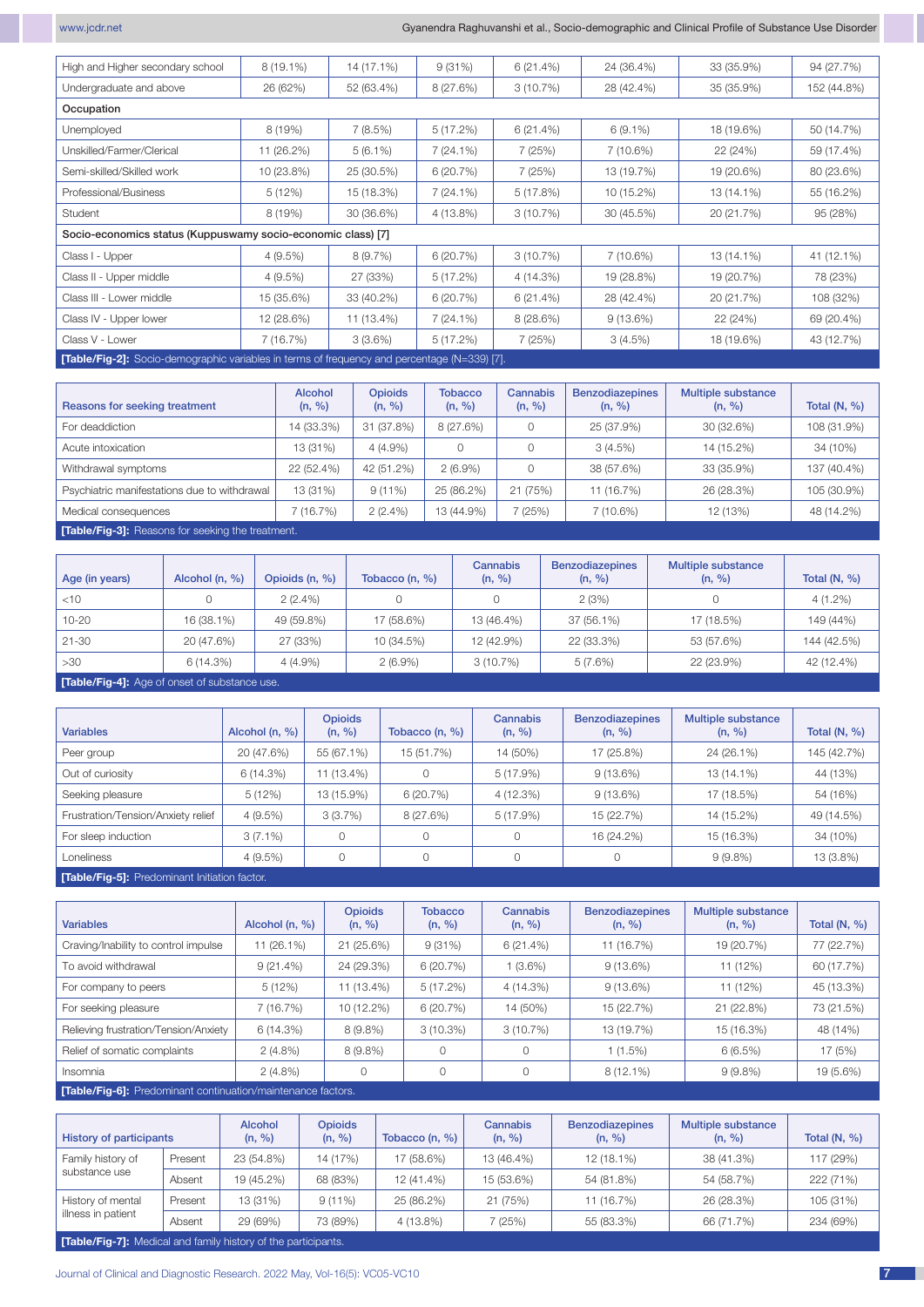# **Discussion**

The present study was conducted among 339 patients of substance use, with the aim to investigate various socio-demographic and clinical aspects of substance in a tertiary hospital set-up.

In the present study, maximum clustering of patients (47.2%) was in the age range of 21-30 years. This supports the consensus that substance use erodes the most productive younger age group. Similar findings were reported by few studies [8,9], but different in others [10-12,16].

Use of opioids and benzodiazepines was also common in the age group of <20 years, whereas the majority (73.8%) of the abusers were within the age range of 21-40 years. The present observations, therefore, indicate that although substance use invades all the age group yet it is most fulminant in younger age group [Table/Fig-8].

The overwhelming stresses with a relatively lower threshold to tolerance, over competitiveness, struggle for identity, generation gap, and eventually developing emotional turmoil in this age group may interact with genetic endowment and give rise to the emergence of substance use. The use of alcohol and tobacco was also common in the age group of 31-60 years. Early consultation of opioid use could either be due to compelling physical ailments or severe withdrawal symptoms. Cause for consultation in opioid users as explained in prior studies were either due to social issues, family pressure or withdrawal symptoms [9,11]. Factor for early initiation of substance use was majorly due to peer pressure. Other studies had

similar findings as depicted in [Table/Fig-8]. In the present study, males (303, 89.4%) were the predominant substance users, and this finding simulates the findings of other studies as well. However, a trend of increased substance use was noted among females as well (10.6%), which is a definite change although male preponderance was present in the present study, similar to previous studies [Table/ Fig-8]. The reason for this may be westernisation, urbanisation, over-competitiveness, increased frustration, and easy over-thecounter availability [12,13]. Due to social stigma and embarrassment female patients avoid visiting the de-addiction centers which leads to a poorer prognosis, [Table/Fig-8] [8-11,14-19]. For any given amount of alcohol consumption, females are at higher relative risk of developing alcoholic liver diseases than males [20].

The majority of the patients in the present study were unmarried (230, 67.8%), suggesting an increased prevalence of substance use in unmarried individuals pertaining to poor social support. Loss of partner could explain the use of substance and can be deemed as a predisposing factor for substance use. Other researchers also concluded similar results [11,20].

Substance user was more predominant among individuals from urban settlement (204, 60.2%). Rapid urbanisation and westernisation is the reasons for increasing usage of substance use in and around urban settlements. These findings are in consensus with the studies by Din NU et al., and Margoob M et al., where 66.34% and 57.14% of the patients were residents of urban areas, respectively [9,15].

| <b>Authors</b><br>and year of<br>publication | Place of<br>study   | Age at presentation                                                                                                                   | Study population and socio-<br>economic status                                                                                                                                                         | Common<br>gender | Age at<br>initiation                        | Commonly<br>abused<br>substance | <b>Mode</b><br>of<br>intake | <b>Reason for seeking</b><br>treatment      |
|----------------------------------------------|---------------------|---------------------------------------------------------------------------------------------------------------------------------------|--------------------------------------------------------------------------------------------------------------------------------------------------------------------------------------------------------|------------------|---------------------------------------------|---------------------------------|-----------------------------|---------------------------------------------|
| Majumder U et<br>al., (2021) [8]             | Agartala            | $21-30$ years                                                                                                                         | Outpatient Department (OPD)<br>based patients came for de-<br>addiction from 2018 to 2019                                                                                                              | Male             | 21-30 years                                 | Opioid<br>Alcohol               | Opioid<br>(IV)<br>route)    |                                             |
| Din NU et al.,<br>$(2019)$ [9]               | Bemina              | $21-30$ years                                                                                                                         | 1 <sup>st</sup> 300 consecutive patients<br>attending psychiatric OPD for<br>de-addiction<br>Socio-economic Status (SES)-<br>72% middle class                                                          | Male             | <20 years                                   | Polysubstance><br>opioids       | Oral                        | Social<br>Issues>Comorbidity><br>withdrawal |
| Prajapati BB et<br>al., (2018) [10]          | Gujarat             | 31 to 45 years                                                                                                                        | OPD based 1st 100 patients 1<br>January to 28 February 2018<br>SES-Lower and lower middle<br>class                                                                                                     | Male             | Young age                                   | Alcohol><br>tobacco             | Oral                        | By family members><br>friends               |
| Rather YH et<br>al., (2013) [11]             | Kashmir             | 21-30 (mean age<br>26.8 years)                                                                                                        | All Inpatient Department (IPD)<br>patients since June 2008 to<br>May 2009<br>SES-56% lower middle and lower<br>class                                                                                   | Male             | $11 - 20$                                   | Tobacco><br>Opioid><br>Cannabis | Oral                        | Social<br>Issues>Comorbidity><br>withdrawal |
| Becker U et al.<br>$(1996)$ [14]             | Denmark             | 30-79 years                                                                                                                           | Age stratified sample ≥20 years                                                                                                                                                                        | Male             | Young                                       | Alcohol                         | Oral                        | Medical<br>Complications                    |
| Margoob MA et<br>al., (2004) [15]            | Kashmir             | 16-60 years                                                                                                                           | All patients attending OPD from<br>March 2002 to November 2002<br>between 16 -60 yrs<br>SES-majority belongs to lower<br>class                                                                         | Male             | Young                                       | Cannabis                        | Smoking                     | Self-Referral                               |
| Gul D and<br>Sharma N.<br>$(2017)$ [16]      | Punjab              | The age range of the<br>sample was 18 to 82<br>years. As many as<br>248 patients (82.67%)<br>belonged to the age<br>group 18-37 years | OPD based patients starting<br>from April 15, 2016. Total 300<br>consecutive treatment seeking<br>subjects, fulfilling criteria for<br>substance-dependence were<br>included in the study              | Male             | <27 years                                   | Opioid>alcohol                  | Oral                        |                                             |
| Weisner C et<br>al., 2001 [17]               |                     | 18 to 49 years<br>maximum patients                                                                                                    | Study subjects were individuals<br>age more or equal to 18 years<br>OPD based                                                                                                                          | Male             | Young                                       | Alcohol                         | Oral                        | Social, family, and<br>employer pressure    |
| Kadri KM et al<br>$(2003)$ [18]              | Gujarat             | Mean age $32.8 \pm 1.6$                                                                                                               | All the substance users attending<br>vyasanmukti Kendra from 1st<br>January to 31 <sup>st</sup> December 1997<br>were taken for the study<br>SES-Class lower middle (31.3%)<br>and upper lower (47.3%) | Male             | <20 years<br>and mean<br>age $23.9 \pm 5.6$ | Alcohol                         | Oral                        |                                             |
| Kumar S et al.,<br>$(2017)$ [19]             | Srinagar<br>Gharwal | $21-30$ years                                                                                                                         | All substance users patients<br>attending centers over period<br>of 6 month (July 2014 to<br>December 2014)                                                                                            | Male             | $33.9 \pm 10.9$<br>years                    | Alcohol                         | Oral                        |                                             |
|                                              |                     |                                                                                                                                       | [Table/Fig-8]: Published studies on socio-demographic and clinical profile of substance use disorders [8-11,14-19].                                                                                    |                  |                                             |                                 |                             |                                             |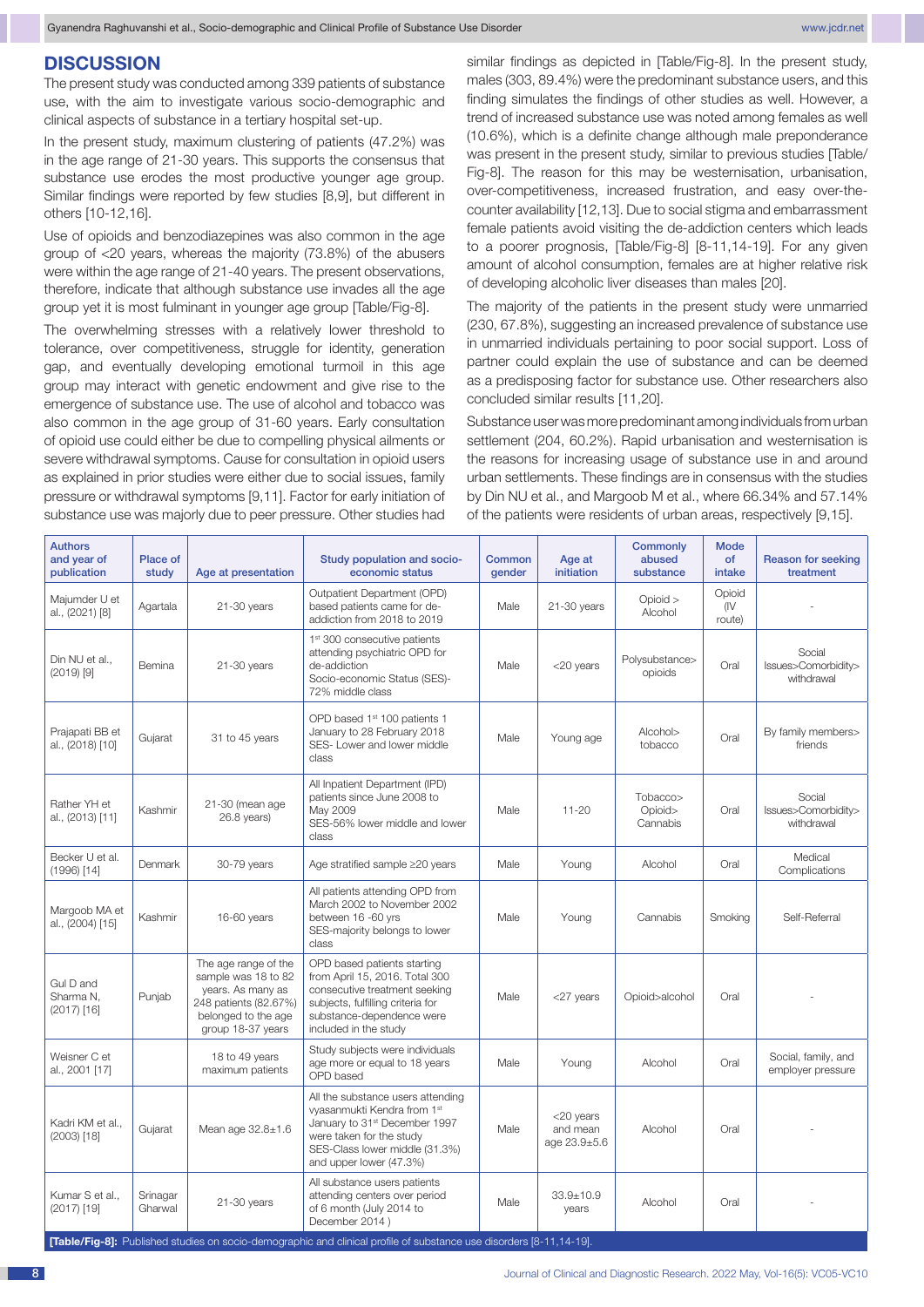In the present study, majority of the patients belonged to the lower middle class (108, 32%). Other studies also suggested higher substance use among the lower class [9,10,11,15].

Substance users in this study were predominantly undergraduates (152, 44.8%), suggesting a low educational level among substance users leading to lower knowledge about the ill-effects of substance use and poor employment. This causes increased stress and a perfect plot for ongoing substance use. These findings simulate those of Rather YH et al., and Gul D and Sharma N, [11,16].

In the present study, most of the study participants were students (95, 28%).The high prevalence of substance use in children can be due to the perception that substance could help them remain wake and active and even improve their attention and concentration, especially during exams and the lack of potential side effects. Academic stress, peer pressure, failure in love matters could as well potentiate the use of substance. Similar findings were reported by Dube KC et al., [21]. Whereas, these were inconsistent with the study by Majumder U et al., (2021) [8].

In the present study, majority of patients presented with withdrawal symptoms (137, 40.4%), which was contrary to the mentioned studies in the table 8, in which the reason was either social issues or pressure from family and friends. This is probably because patients lack social support which hinders their early hospitalisation for deaddiction, although they try to refrain from taking substances on their own without supervision leading to severe withdrawal symptoms.

The majority of subjects with initiated substance use in the age range of 10-20 years (149, 44%) involving substances like opioid, benzodiazepines, cannabis, and alcohol. Seventeen (18.5%) patients were multiple substance users in this particular age group. These findings were similar to other studies [Table/Fig-8] except that by Kumar S et al., who found that majority of patients in their study were between 20-30 years [19]. The maturation of prefrontal cortex regions involved in self-control, as well as the neural pathways linking these areas to the reward centres, occurs during adolescence. The prefrontal cortex, which is responsible for making decisions and weighing the pros and cons of various courses of action, is critical for controlling our behaviour in the face of possible rewards such as drugs and food. Adolescents are prone to risky behaviours and rash decisions that bring immediate delight rather than long-term benefits. This is partly due to the fact that their prefrontal cortex is still developing. Hence, it is of paramount importance to supervise the young adults and to deliver counselling to boost up healthy coping mechanisms, stress buffering and to make them aware of hazardous effects of substance. Early diagnosis and timely management would require coordinated team efforts from therapists, family members, teachers, and society to look out for and identify susceptible youth.

The peer group (145, 42.7%) motivation was the single most common impelling factor responsible for the initiation of substance use in all the groups. Majumder U et al., and Margoob M et al., also reported that peer pressure was most common reason for starting the substance (44.44%) and (55.2%), respectively [8,15]. Peer pressure interacts with a variety of other factors, such as familial pressure and support, personality qualities, and vulnerability factors, to influence drug usage overall. Family history of substance use was present among patients using tobacco 17 (58.6%) and alcohol 23 (54.8%).

The Ministry of Social Justice and Empowerment has produced a National Action Plan for Drug Demand Reduction (NAPDDR) [22] for 2018-2023 in compliance with the spirit of the United Nations Conventions and the current Narcotic Drugs and Psychotropic Substances (NDPS) Act 1985 and NDPS Policy 2012 [23,24]. Through collaborative efforts of the central and state Governments and Non Governmental Organisations, NAPDDR aims to focus on preventive education, awareness generation, identification, counselling, treatment, and rehabilitation of drug-dependent persons, as well as training and capacity building of service providers.

### **Limitation(s)**

The sample size was limited. The study was primarily based on a treatment-seeking population, which is possibly different from the community where substance use is still not thought to be a disease, but only a social or legal problem.

## **Conclusion(S)**

Although the issue of substance abuse has led to severe consequences for both the user and the society, merely any strong implementation of the government policies has been noted in the past. There is a requirement for more studies in this context on various levels to reflect the prevalence of various types of substance. The most affected population has always been the adolescent and the young; to combat addiction, appropriate efforts must be done to promote a healthy lifestyle among youth. Adequate rehabilitative measures must be used to reduce the risk of relapse and to give addicts new hope for a better life.

### **References**

- [1] Crocq MA. Historical and cultural aspects of man's relationship with addictive drugs. Dialogues Clin Neurosci. 2007;9(4):355-61. Doi: 10.31887/ DCNS.2007.9.4/macrocq.
- [2] Global and Asian estimates are based on the World Drug Report (2018), published by UNODC. https://www.unodc.org/wdr2018/.
- Daley DC. Family and social aspects of substance use disorders and treatment. J Food Drug Anal. 2013;21(4):S73-S76.
- [4] Whitesell M, Bachand A, Peel J, Brown M. Familial, social, and individual factors contributing to risk for adolescent substance use. J Addict. 2013;2013:579310. Doi: 10.1155/2013/579310.
- [5] Giri OP, Srivastava M, Shankar R. Quality of life and health of opioid-dependent subjects in India. J Neurosci Rural Pract. 2014;5(4):363-68. Doi: 10.4103/0976- 3147.139986.
- [6] American Psychiatric Association. Diagnostic and statistical manual of mental disorders (5<sup>th</sup> ed.). (2013). https://doi.org/10.1176/appi.books.9780890425596.
- [7] Saleem SM, Jan SS. Modified Kuppuswamy socioeconomic scale updated for the year 2021. Indian J Forensic Community Med. 2021;8(1):01-03.
- [8] Majumder U, Das J, Barman SC, Ghosh J, Bhowmic BK. Sociodemographic and clinical profile of drug treatment seekers attending the State Psychiatric Hospital and Drug De-addiction Center at Agartala, Tripura. Indian J Psychiatry. 2021;63(1):80-83. Doi: 10.4103/psychiatry.IndianJPsychiatry\_100\_20.
- [9] Din NU, Khan AW, Suhaff AA, Hussain Z, Ganai AM, Mir SA, et al. Sociodemographic & clinicalprofile of patients with substance use disorders seeking treatment: A hospital based study. Res Med Eng Sci. 2019;7:808-14. Doi: 10.31031/RMES.2019.07.000672.
- [10] Prajapati BB, Dedun MR, Jalfava H, Shukla A. A study of socio-demographic profile and pattern of drug use among substance abusers attending mind care de-addiction center in Ahmedabad. Int J Community Med Public Health. 2019;6:286-89. Doi: http://dx.doi.org/10.18203/2394-6040.ijcmph20185259.
- [11] Rather YH, Bashir W, Sheikh AA, Amin M, Zahgeer YA. Socio-demographic and clinical profile of substance abusers attending a regional drug de-addiction centre in chronic conflict area: Kashmir, India. Malays J Med Sci. 2013;20(3):31-38.
- [12] Cooper RJ. Over-the-counter medicine abuse- A review of the literature. J Subst Use. 2013;18(2):82-107. Doi: 10.3109/14659891.2011.615002.
- [13] Tesfamariam S, Singh Anand IS, Ghide Kaleab G, Berhane S, Woldai B, Habte E, et al. Self-medication with over the counter drugs, prevalence of risky practice and its associated factors in pharmacy outlets of Asmara, Eritrea. BMC Public Health. 2019;19(1):159. Available from: https://doi.org/10.1186/s12889-019-6470-5.
- [14] Becker U, Deis A, Sørensen TI, Grønbaek M, Borch-Johnsen K, Müller C F, et al. Prediction of risk of liver disease by alcohol intake, sex, and age: A prospective population study. Hepatology.1996;23(5):10251029. Doi: 10.1002/hep.510230513.
- [15] Margoob M, Maajid A, Hussain A, Wani Z, Yousf A, Malik Y, et al. Changing sociodemographic and clinical profile of substance use disorder patients in Kashmir valley. JK- Practitioner. 2004;11(1):14-16. Available from: https://www. researchgate.net/publication/292374905.
- [16] Gul D, Sharma N. Socio-demographic profile and pattern of substance abuse among patients presenting to a deaddiction centre in a teaching hospital of Punjab. Indian J Psychiatry. 2021;63(1):80-83. Available from: https://ijmds.org/ index.php/ijmds/article/view/403.
- [17] Weisner C, Mertens J, Tam T, Moore C. Factors affecting the initiation of substance abuse treatment in managed care. Addiction. 2001;96(5):705-16. Doi: 10.1046/j.1360-0443.2001.9657056.x.
- [18] Kadri AM, Bhagyalaxmi A, Kedia G. Socio-demographic characteristics of the substance abusers. Indian Journal of Community Medicine. 2003;28(2).
- [19] Kumar S, Jha SK, Singh AS. Sociodemographic profile of substance users attending Urban Health Training Centre in Srinagar Garhwal, India. Int J Med Sci Public Health. 2018;7(1):34-37. Doi: 10.5455/ijmsph.2018.0512018112017.
- [20] Najavits LM, Gastfriend DR, Barber JP, Reif R, Muenz LR, Blaine J, et al. Cocaine dependence with and without PTSD among subjects in the National Institute on Drug Abuse Collaborative Cocaine Treatment Study. Am J Psychiatry. 1998;155(2):214-19. Doi: 10.1176/ajp.155.2.214.